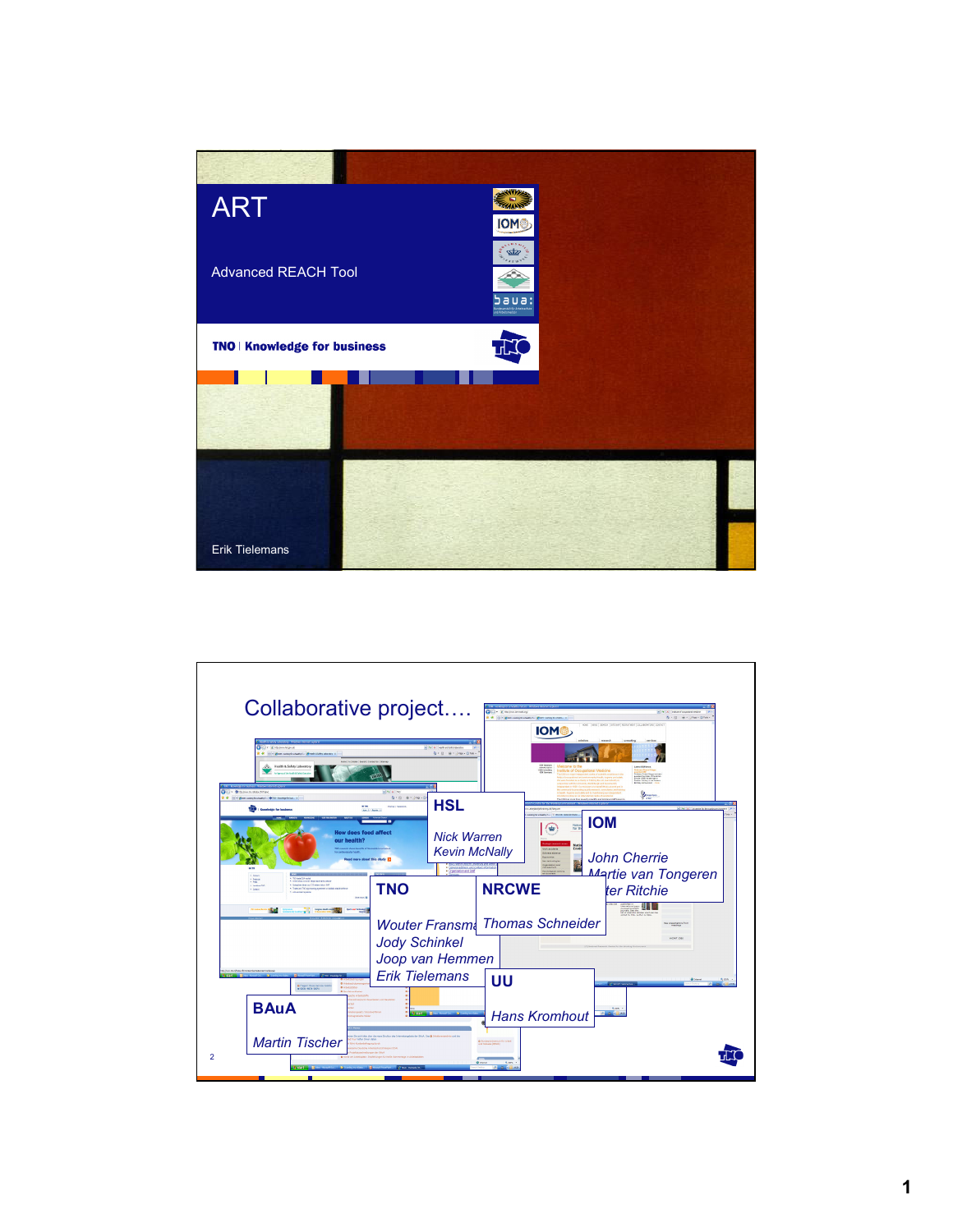

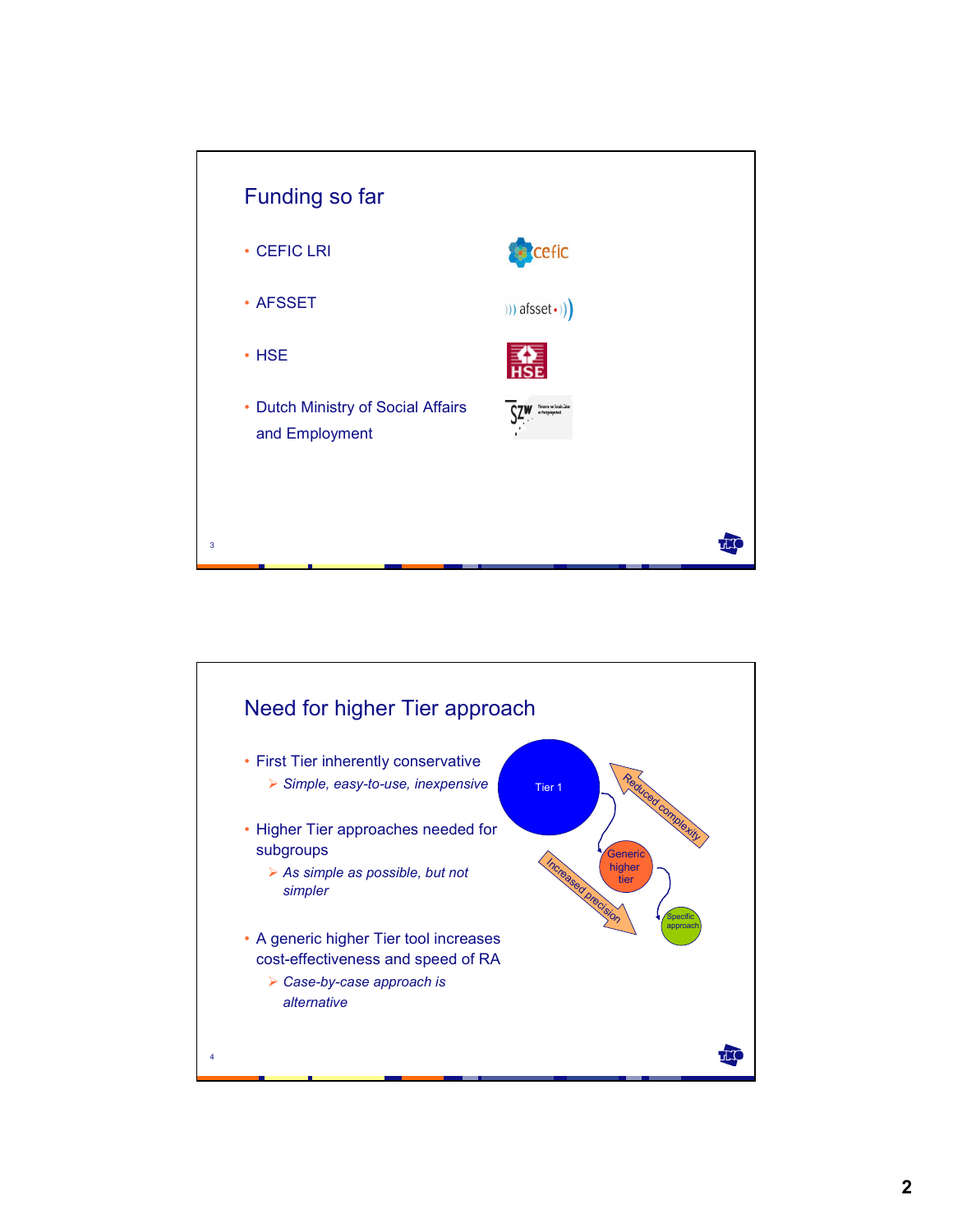

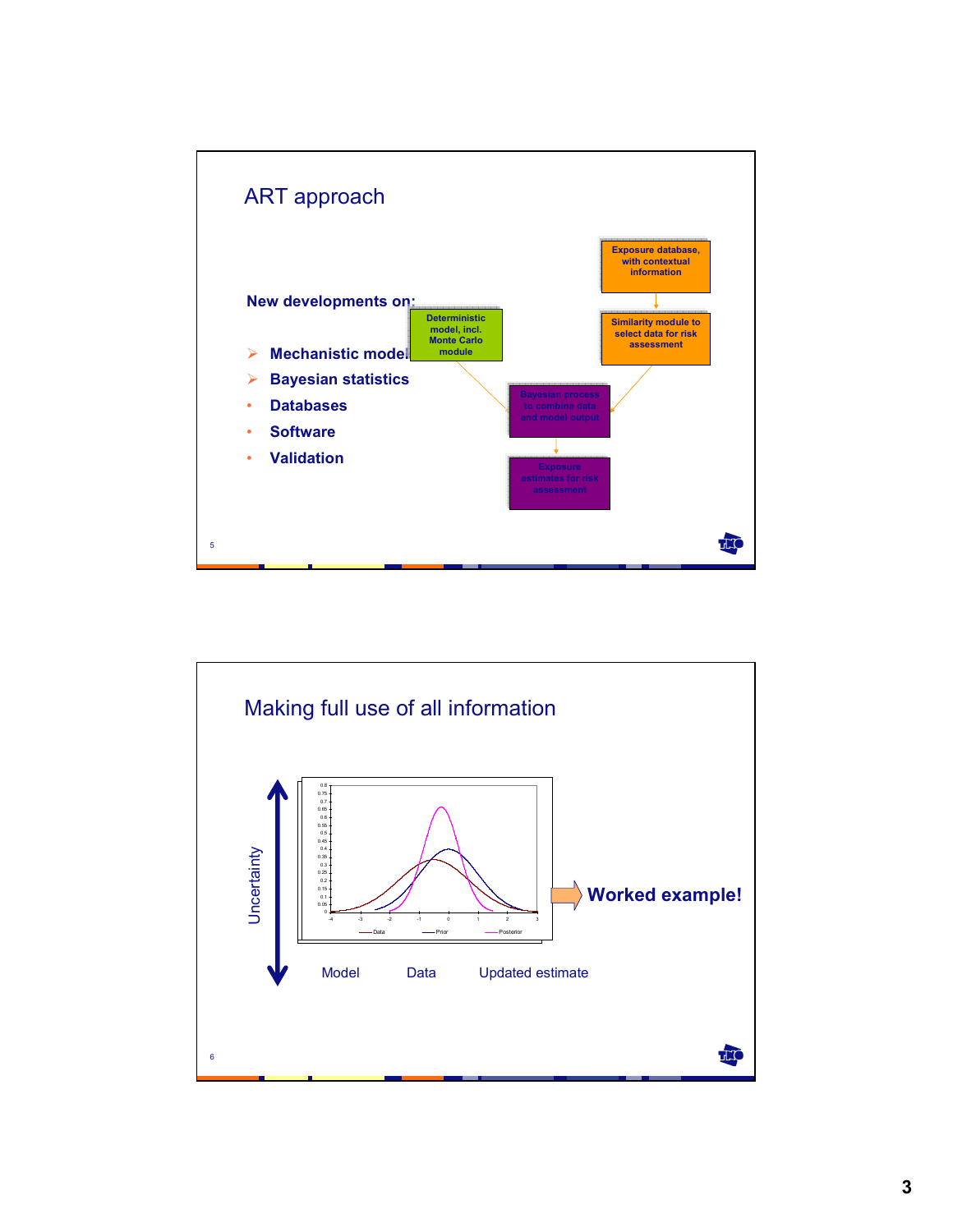

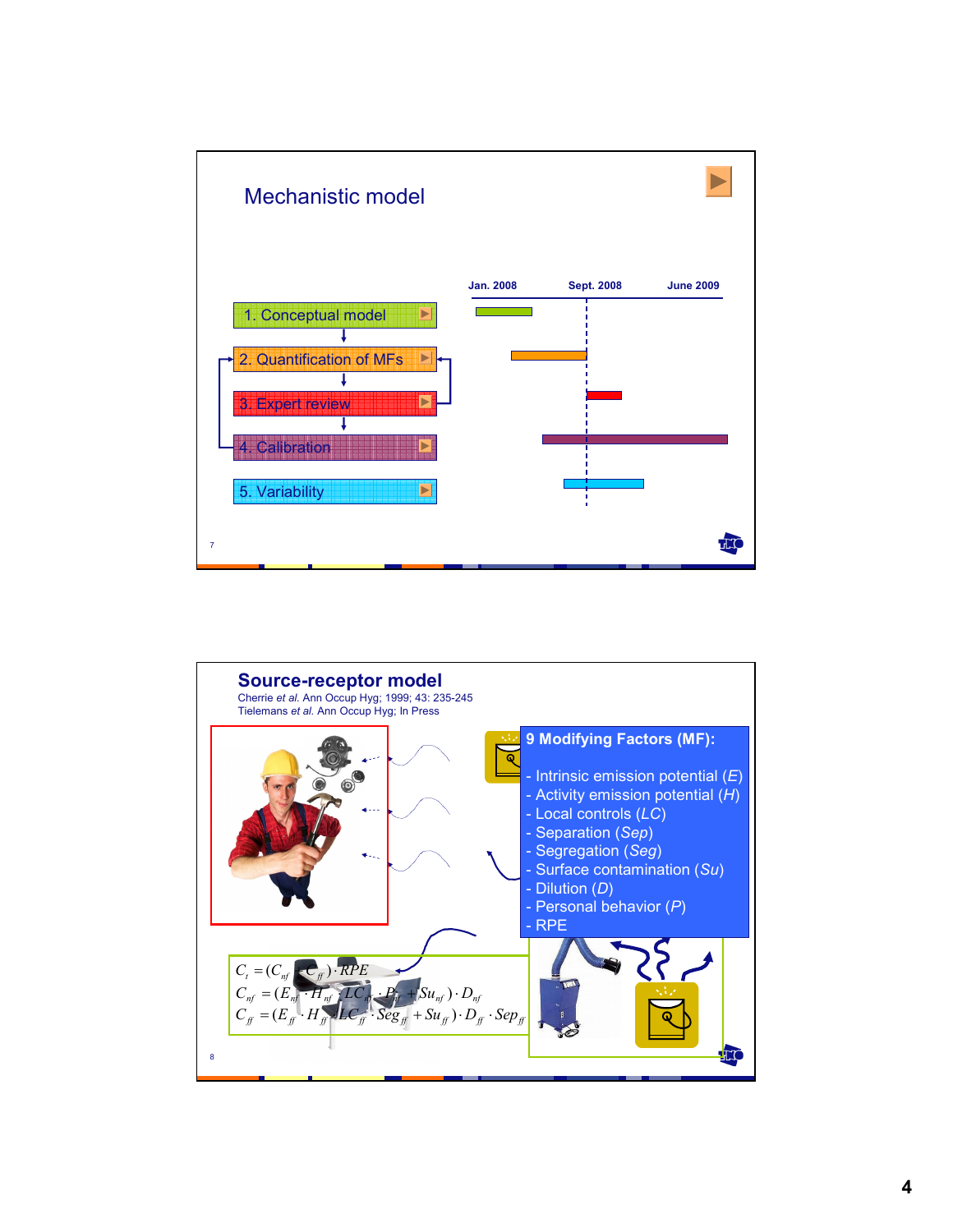

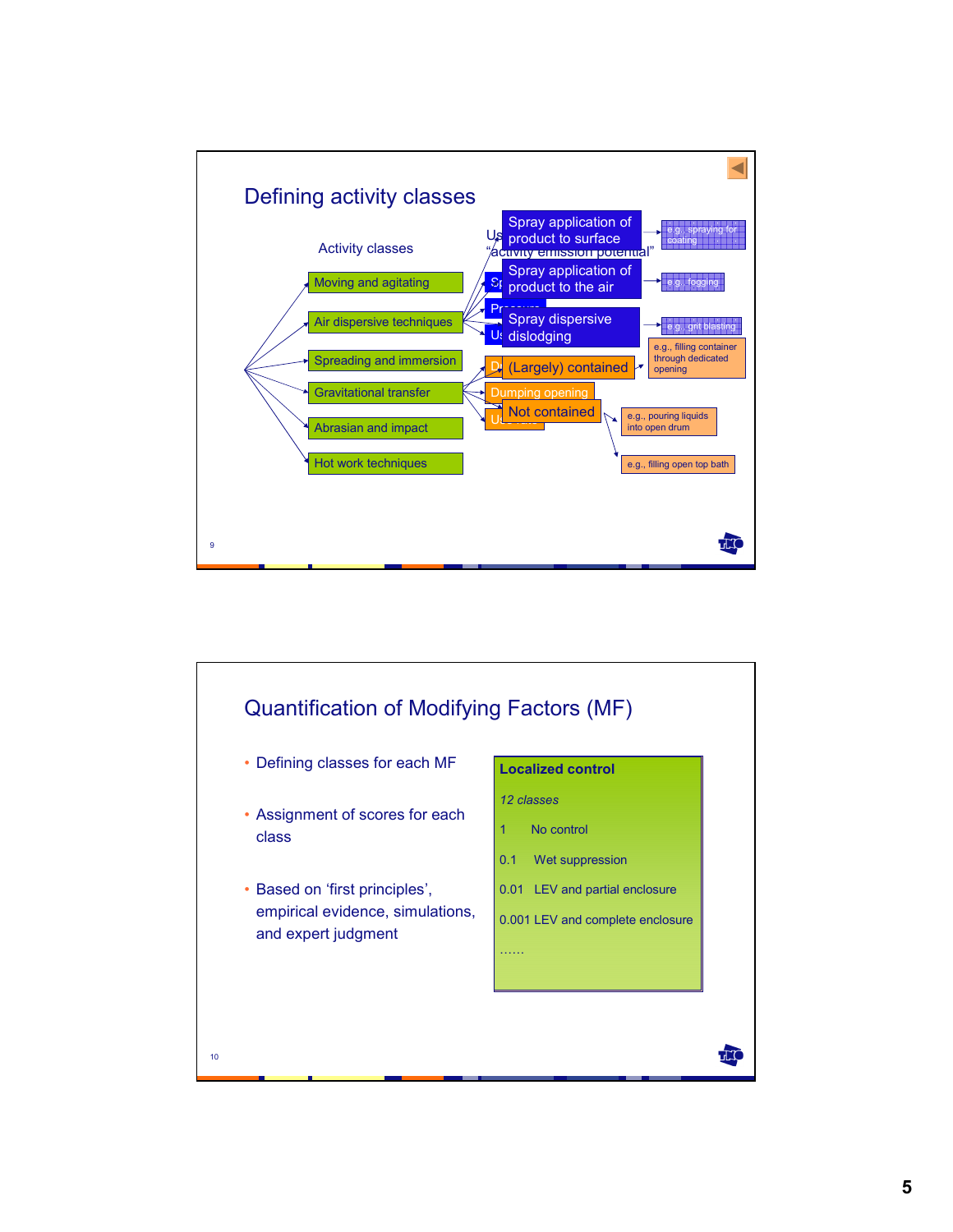

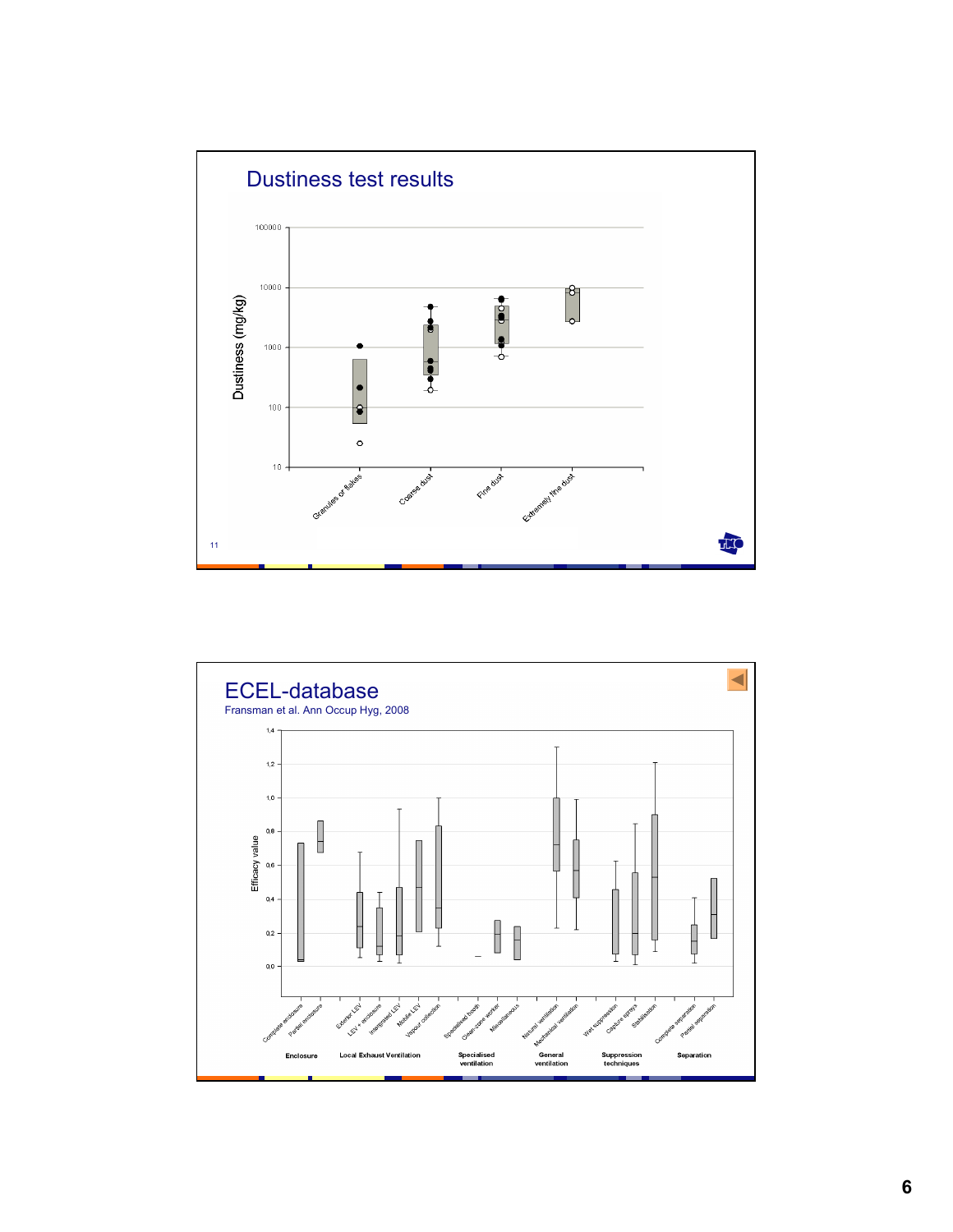

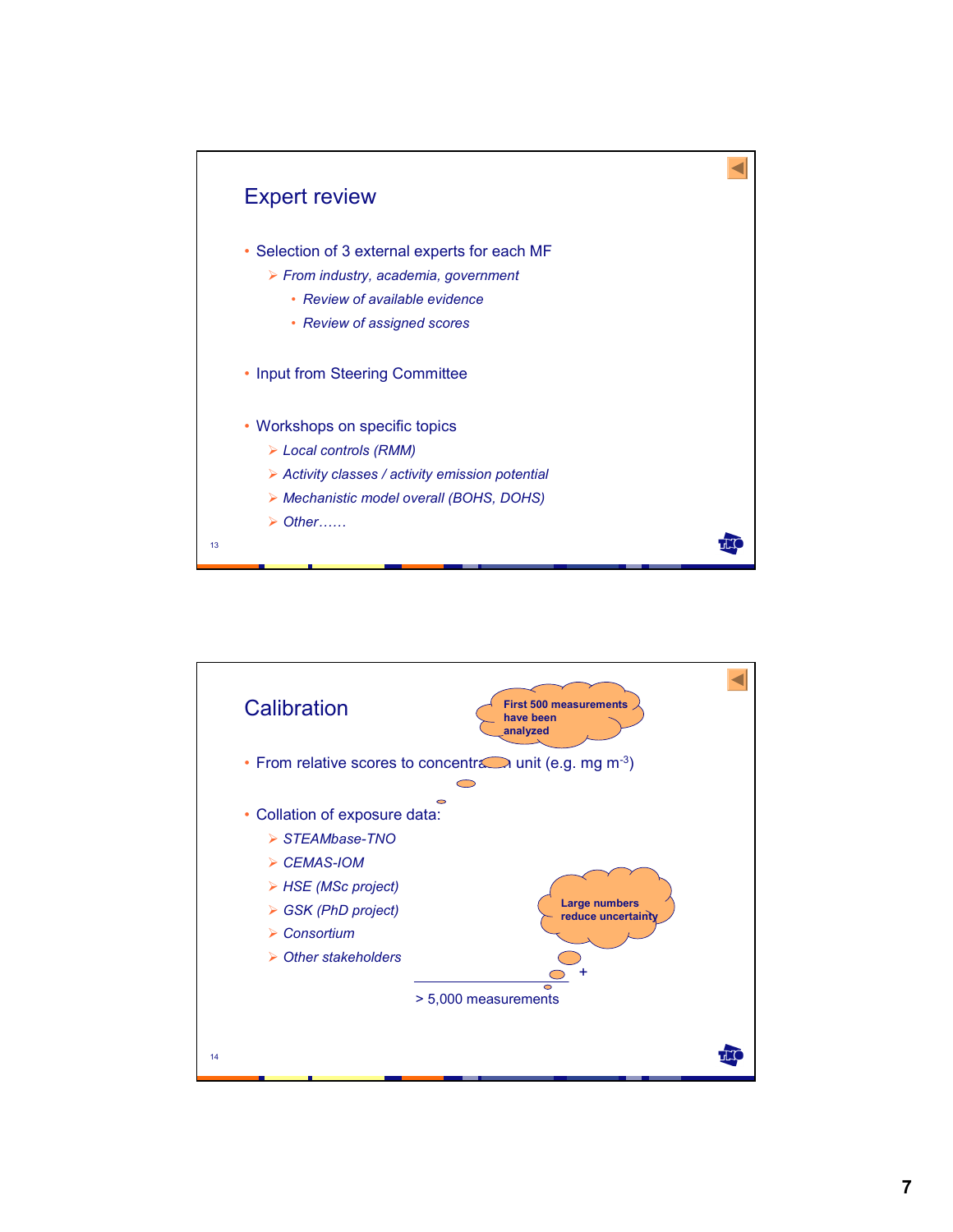

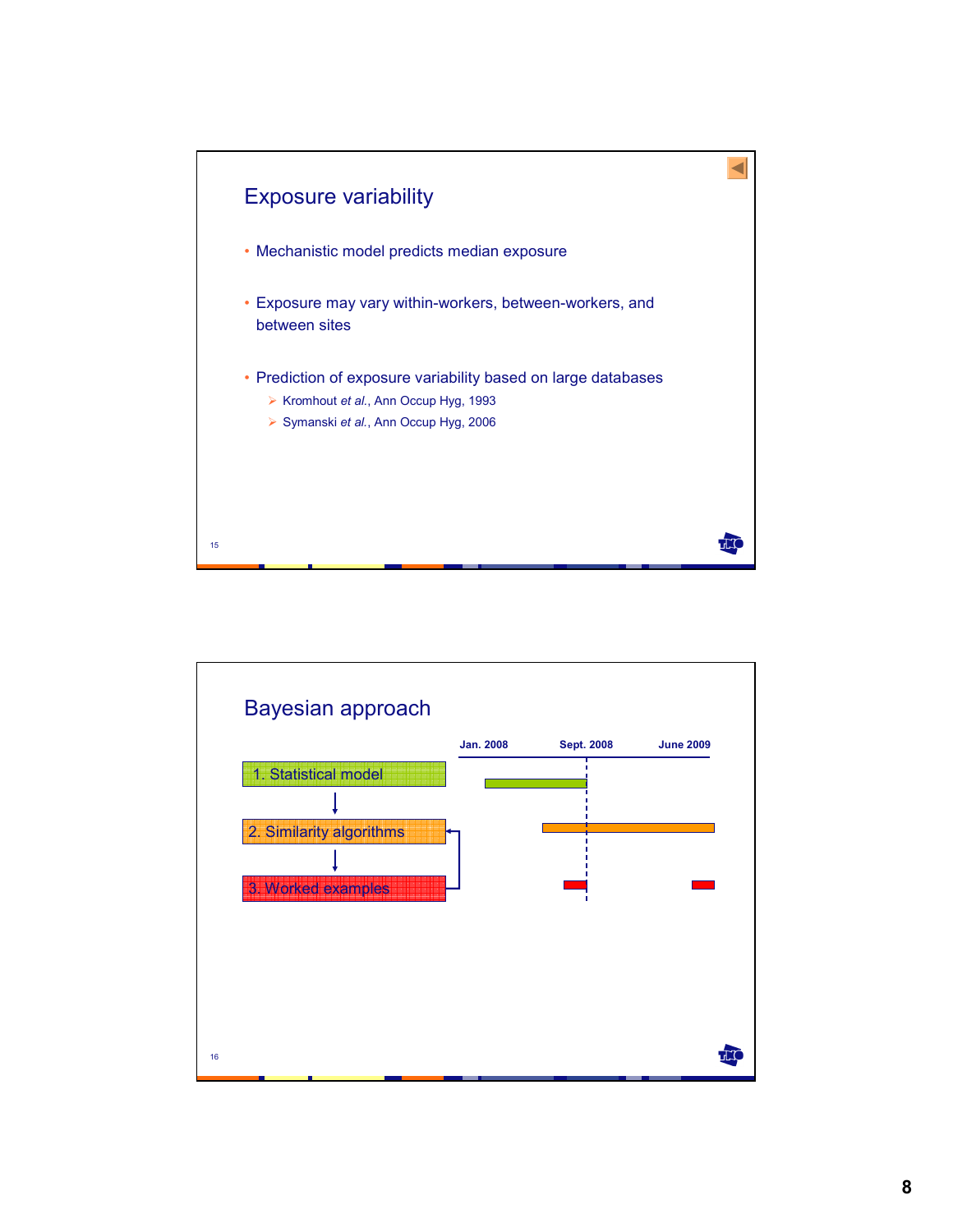

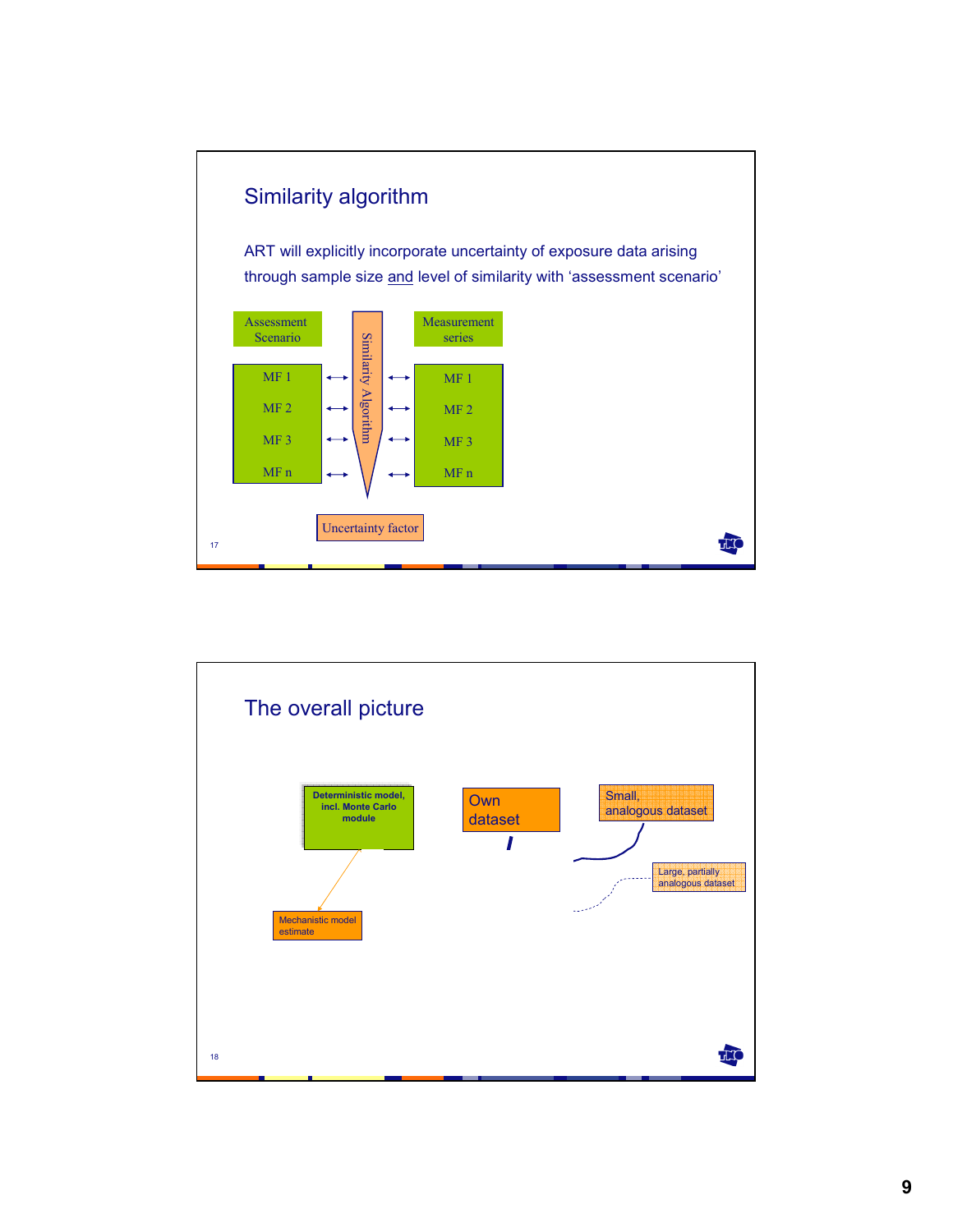

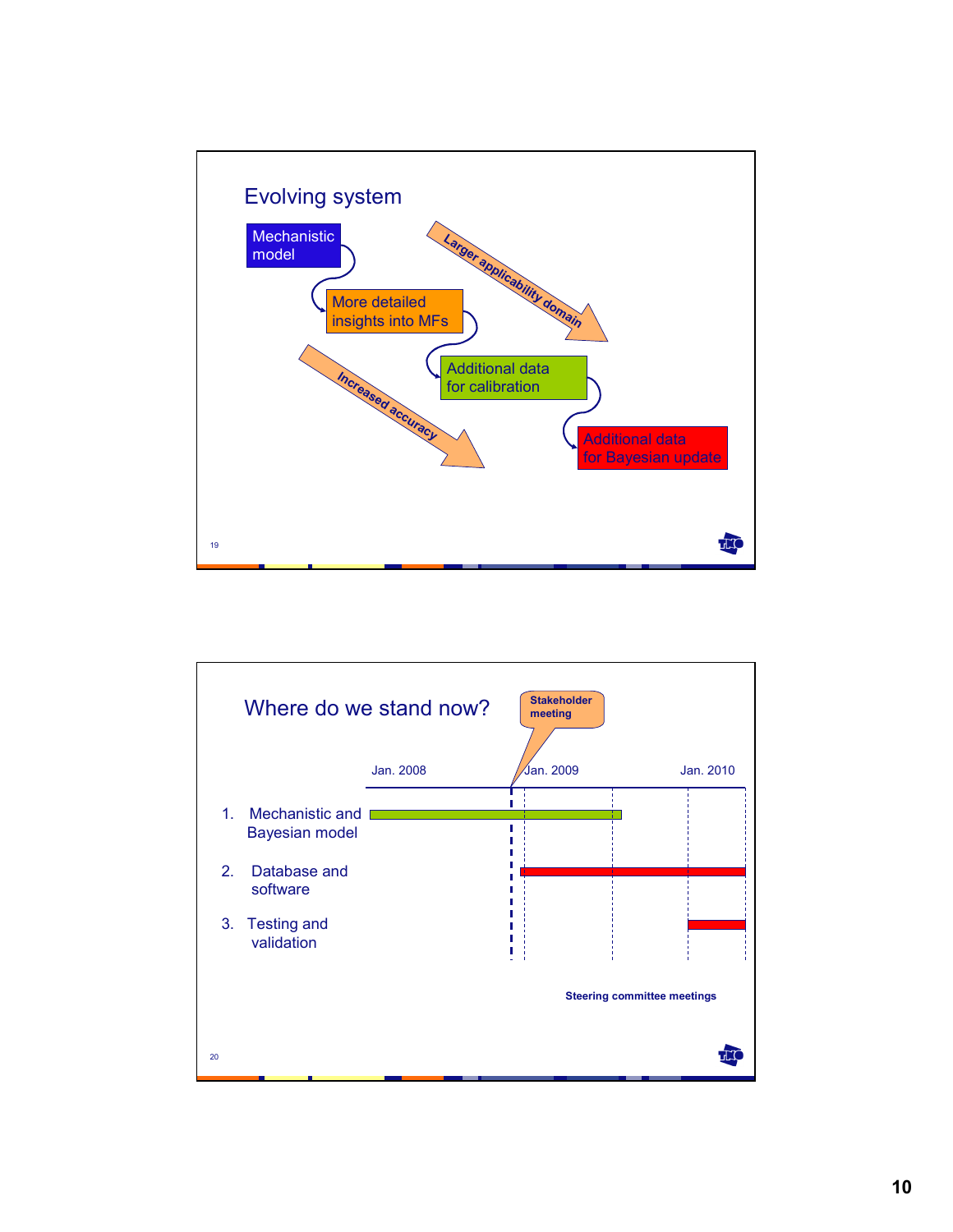

| Science:               | - Phase 1 is on schedule<br>- First papers are accepted for publication                                             |
|------------------------|---------------------------------------------------------------------------------------------------------------------|
| <b>Available data:</b> | - Collation of data for calibration is on schedule<br>- Filling of database requires further stakeholder engagement |
| Software:              | - Earlier experience with comparable tools                                                                          |
| User-<br>friendliness: | - In consultation with Steering Committee                                                                           |
| <b>Acceptance:</b>     | - Industry and member states are involved<br>- Continuous stakeholder engagement                                    |
| <b>Funding:</b>        | - Additional funding is required!                                                                                   |